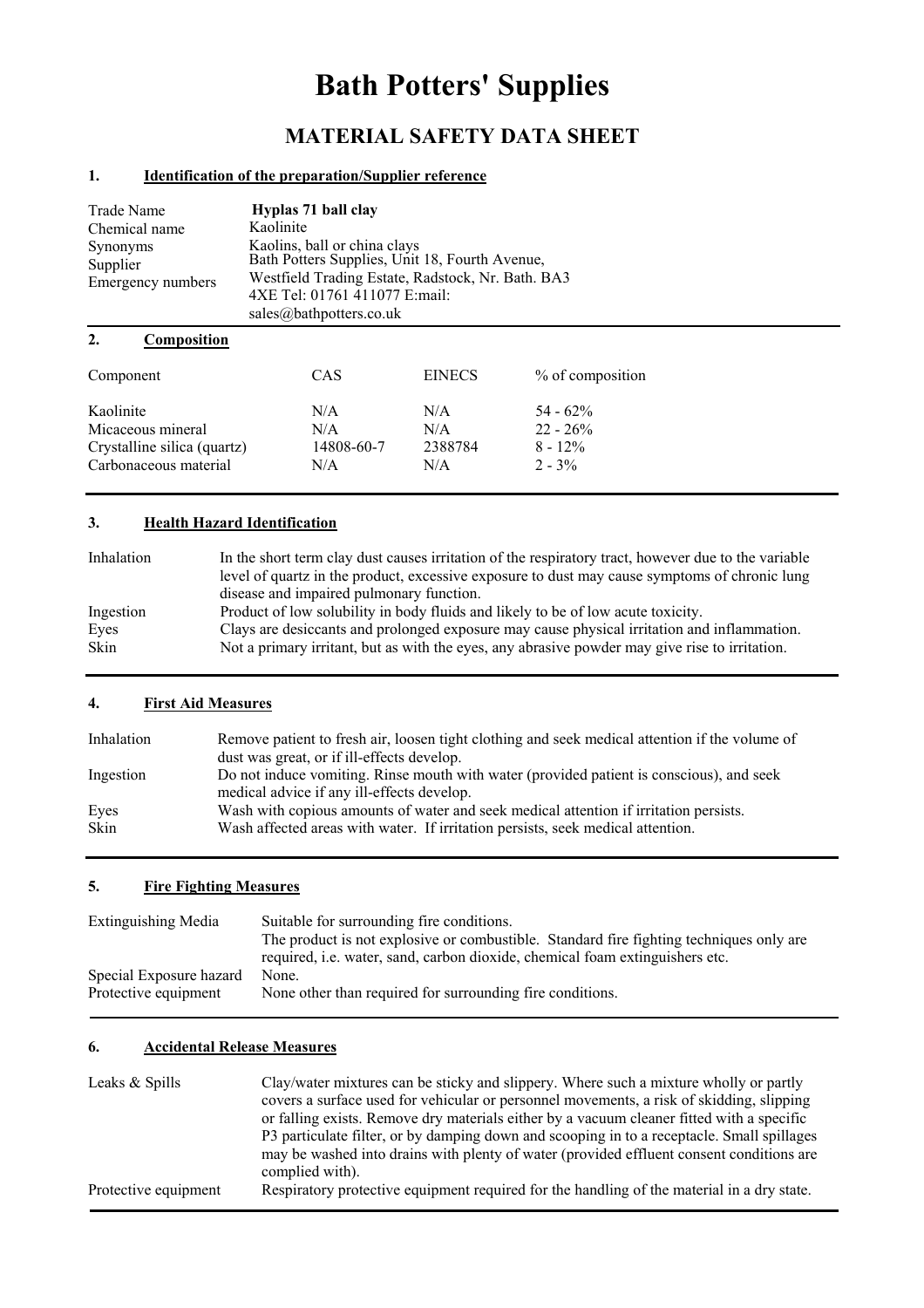#### **7. Handling & Storage**

| Handling | Do not eat, drink, or smoke in areas where the material is used. Wash hands/skin thoroughly after                                                                                                                                  |
|----------|------------------------------------------------------------------------------------------------------------------------------------------------------------------------------------------------------------------------------------|
|          | handling. Local exhaust ventilation is recommended to comply with occupational exposure limits                                                                                                                                     |
|          | (refer to Guidance Note EH40 - latest edition)                                                                                                                                                                                     |
| $\sim$   | $\mathcal{L}$ . The set of the set of the set of the set of the set of the set of the set of the set of the set of the set of the set of the set of the set of the set of the set of the set of the set of the set of the set of t |

Storage Store in sealed packaging (e.g. as supplied) in normal dry conditions.

#### **8. Exposure Control/Personal protective Equipment**

| Engineering controls             | Adequate ventilation should be provided so that Occupational Exposure Limits are not<br>exceeded. Local Exhaust Ventilation is recommended. Good-house keeping practices<br>should be followed to prevent roads, walkways, etc., becoming coated with clay/water<br>mixtures, and to keep the ambient dust level low. |
|----------------------------------|-----------------------------------------------------------------------------------------------------------------------------------------------------------------------------------------------------------------------------------------------------------------------------------------------------------------------|
| Personal protective<br>equipment | Where LEV is not practicable and exposure is likely to be excessive, approved<br>respiratory protection to CEN standards prEN 140, 141, 143 or 149 should be worn.<br>Protective gloves and overalls, which do not retain dust, are recommended for prolonged<br>contact.                                             |

#### **9. Physical & Chemical properties**

| Appearance & Odour          | Off-white finely ground odourless powder                                                                  |
|-----------------------------|-----------------------------------------------------------------------------------------------------------|
| Flash point $(^{\circ}C)$   | Not applicable                                                                                            |
| Flammability                | Not applicable                                                                                            |
| Explosive properties        | Non-explosive                                                                                             |
| Oxidising properties        | Non-oxidising                                                                                             |
| Specific gravity            | $2.5 - 2.6$                                                                                               |
| pH value                    | 5.2                                                                                                       |
| Melting point $(^{\circ}C)$ | Decomposition above 300 $^{\circ}$ C, residual products of the decomposition melt above 1600 $^{\circ}$ C |
|                             |                                                                                                           |

#### **10. Stability & Reactivity**

| Chemical stability                | The material is stable                                                      |
|-----------------------------------|-----------------------------------------------------------------------------|
| Conditions/materials to avoid     | Contact with moisture will hydrate and degrade the dry form of the product. |
| Hazardous decomposition products  | None known                                                                  |
| Hazardous polymerisation products | None known                                                                  |

#### **11. Toxicology Information**

| Acute toxicology | $LD_{50}$ Oral       | Not known                                                                                                                                                  |
|------------------|----------------------|------------------------------------------------------------------------------------------------------------------------------------------------------------|
|                  | $LD_{50}$ Dermal     | Not known                                                                                                                                                  |
|                  | $LD_{50}$ Inhalation | Not known                                                                                                                                                  |
| Health effects   |                      | Prolonged or repeated inhalation of dry dust (crystalline silica) above Occupational<br>Exposure Standards, may result in chronic lung damage (silicosis). |

### **12. Ecological information**

| Ecotoxicity | Chemically inert, and does not react readily with most common substances at room |
|-------------|----------------------------------------------------------------------------------|
|             | temperatures and pressures.                                                      |
| Persistence | Product is soluble in water                                                      |

#### **13. Disposal**

Dispose in accordance with current waste Disposal regulations (for UK - Control of Pollution (Special Waste) Regulations 1996). Landfill is the most appropriate method. Small amounts may be washed into trade effluent drains, provided effluent conditions are complied with.